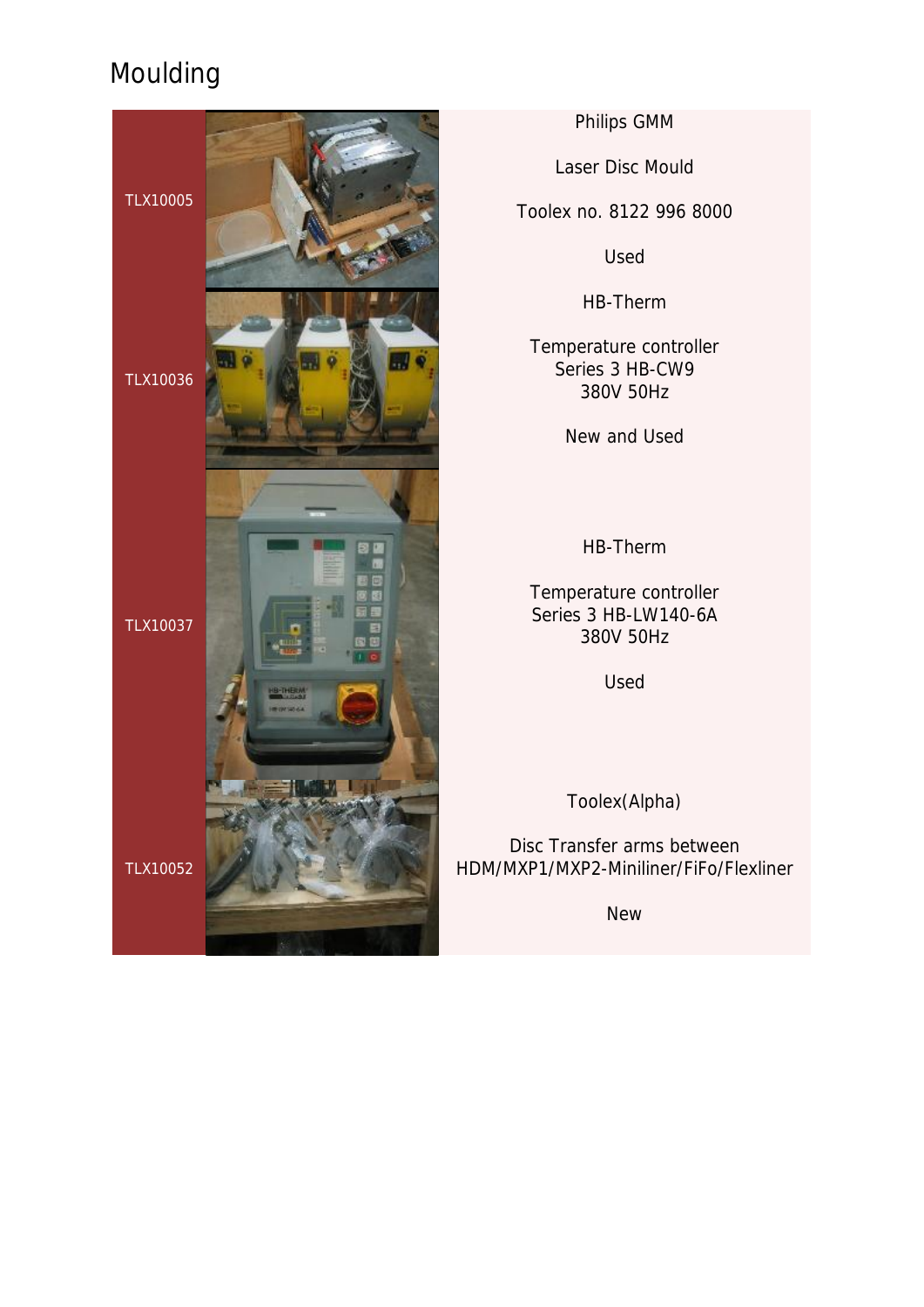

Toolex

Visual Disc Analyzer with Polaroid filter 230V-50/60Hz CE/UL

> Toolex system CTM 7400/13 Toolex no. 3922 546 39861

> > New

Lanco Type LA-20-OM-300 Hopper/Dryer with filter and hoses

Toolex no. 0000 490 000

**New** 

Hydac 32 Liter Hydraulic Accumulator Filling pressure 150 Bar Type SB600-32 A1/112S-345A150\* All. working pressure 345 Bar Qty 1 Used Type SB330-32A1/112A1- 6/B/C/D/H/K/L-280\* All. working pressure 280 Bar Qty 3 Used

Toolex

Clamping Unit MXP1-MXP2

New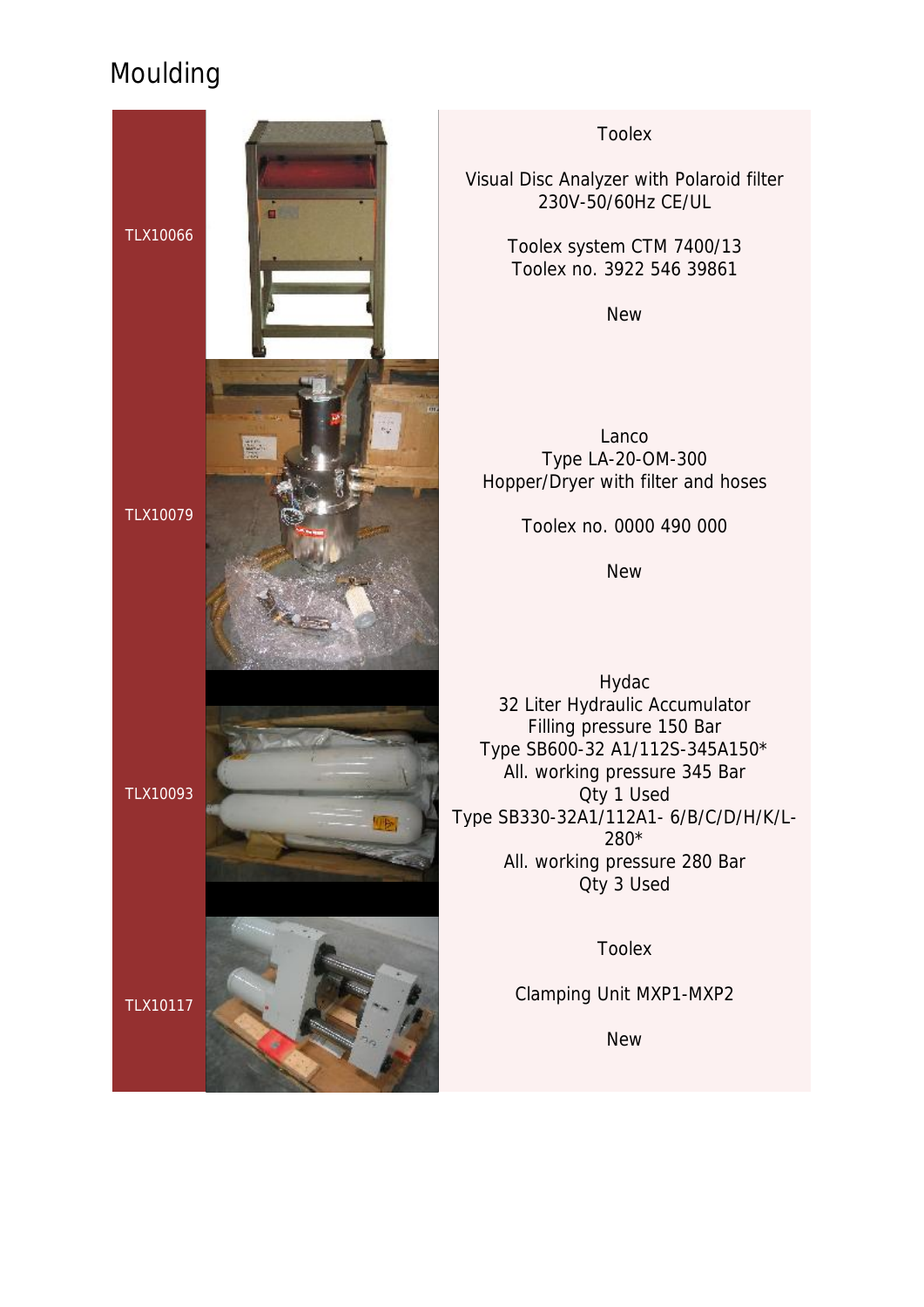

Toolex

Injection Unit MXP1 & MXP2

New

Toolex

Punching Unit Version 3 HDM, MXP1 and MXP2 Complete or Parts

> 6nc.645625 12nc.3922 546 79372

> > New

Toolex Alpha

Housing assy un-loader MXP

12nc. 3922 546 77832

Toolex Alpha

Filling device MXP

6nc. 681212 12nc. 3922 546 81212

Erge

UL Heater bands for Netstal Discjet 600 70x39 - 650W 120x80 - 200W 120x180 - 2500W 120x200 - 3000W

New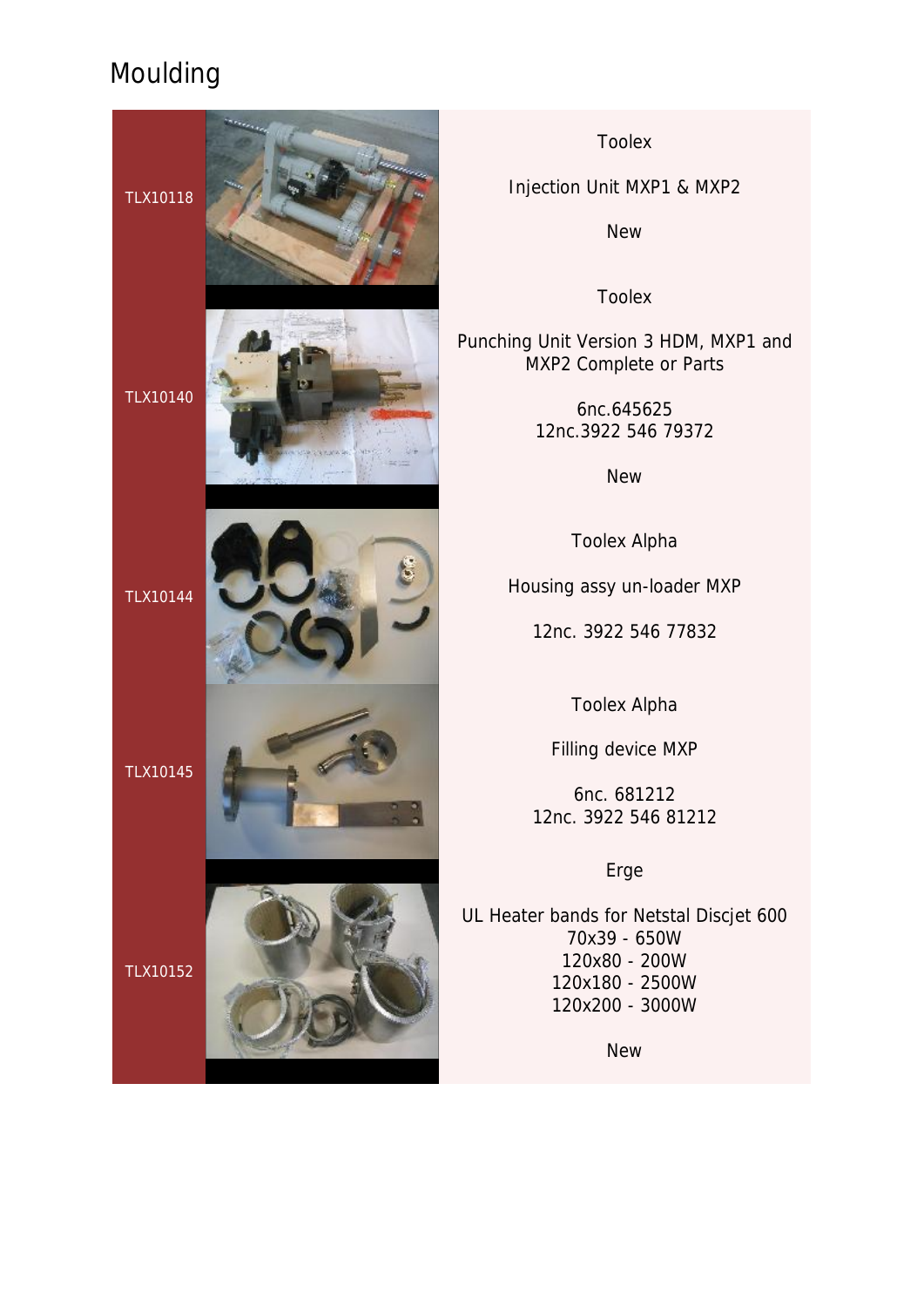

HB-Therm

Temperature controller Series 3 HB-AW 140

Used

HB-Therm

Temperature controller Series 3 HB-CW90-6AP

Used

HB-Therm

Temperature controller for Netstal Series 3 HB-CW90-N2 50/60 Hz

Used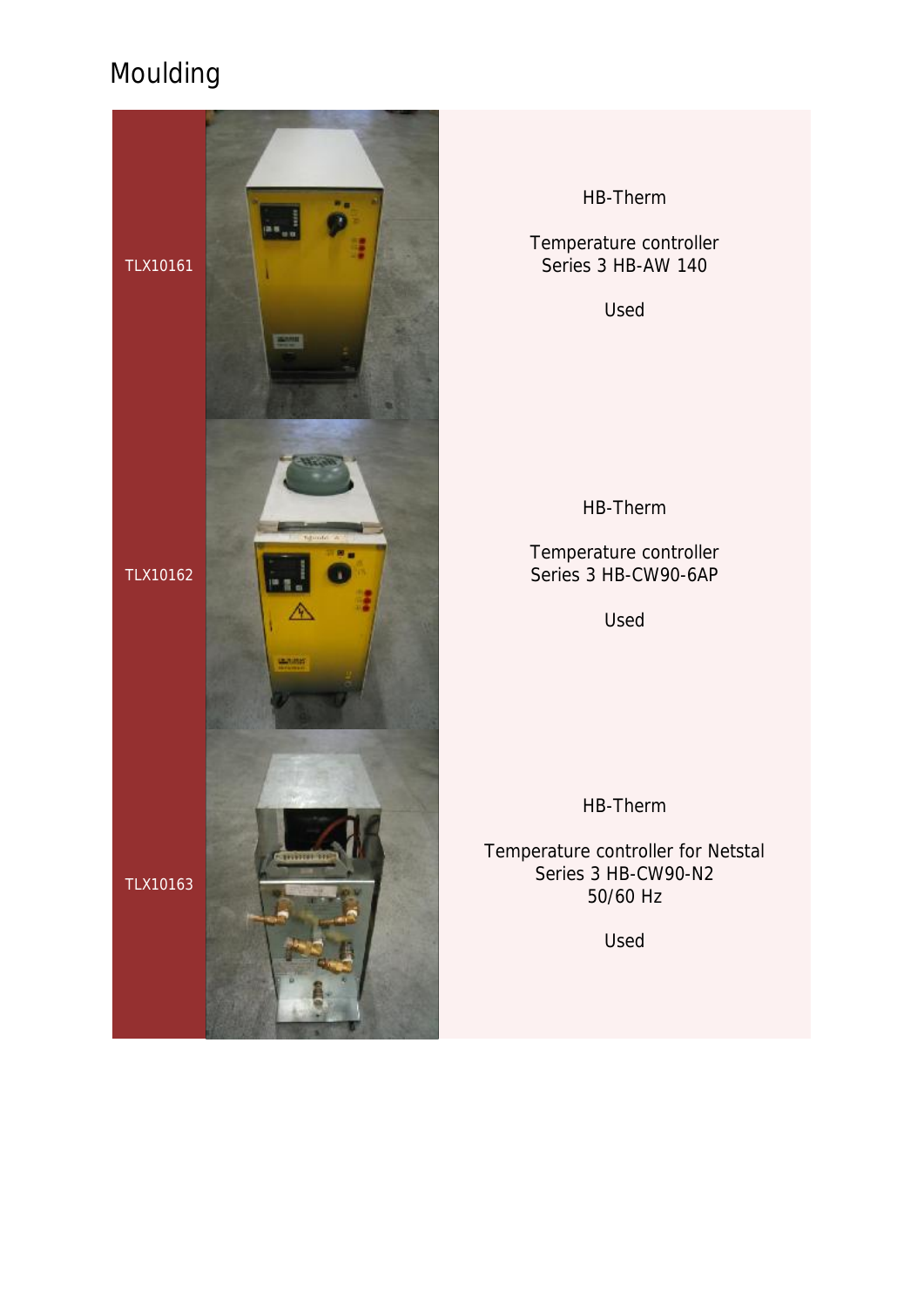

HB-Therm

Temperature controller Series 3 HB-W140

Used

Piovan

Temperature controller Type TP6

Used

Toolex Alpha

Injection Molding Machine Moldexpress (MXP1) Complete with CD Mold (34mm) and Take Out Robot for Miniliner

> Year: 1999 Shots:  $\pm$  9 million

Used in good condition